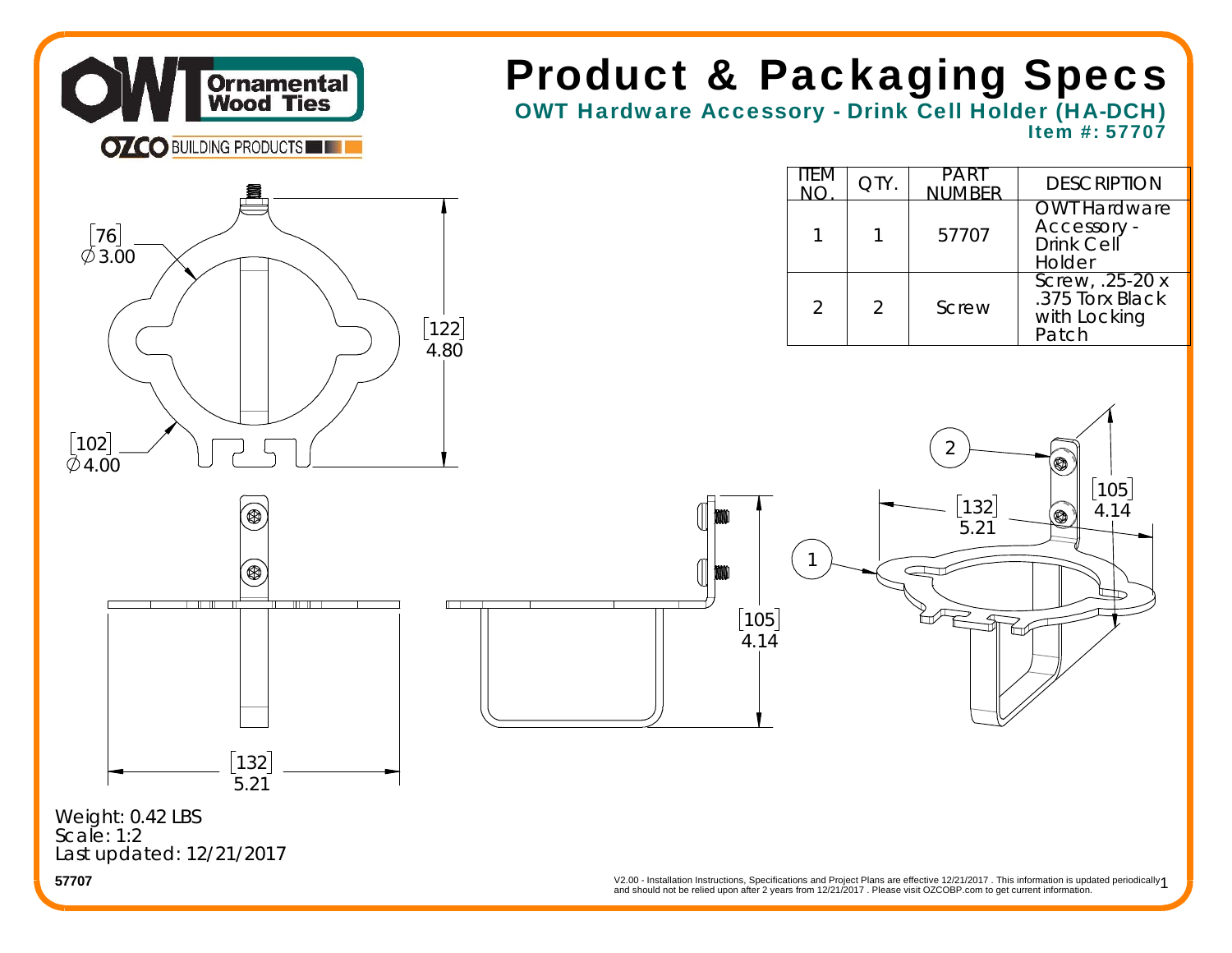

## Product & Packaging Specs

OWT Hardware Accessory - Drink Cell Holder (HA-DCH) Item #: 57707





Weight: 0.42 LBS Scale: 1:1.5Last updated: 12/21/2017

V2.00 - Installation Instructions, Specifications and Project Plans are effective 12/21/2017 . This information is updated periodically $\bf 2$ <br>and should not be relied upon after 2 years from 12/21/2017 . Please visit OZCOB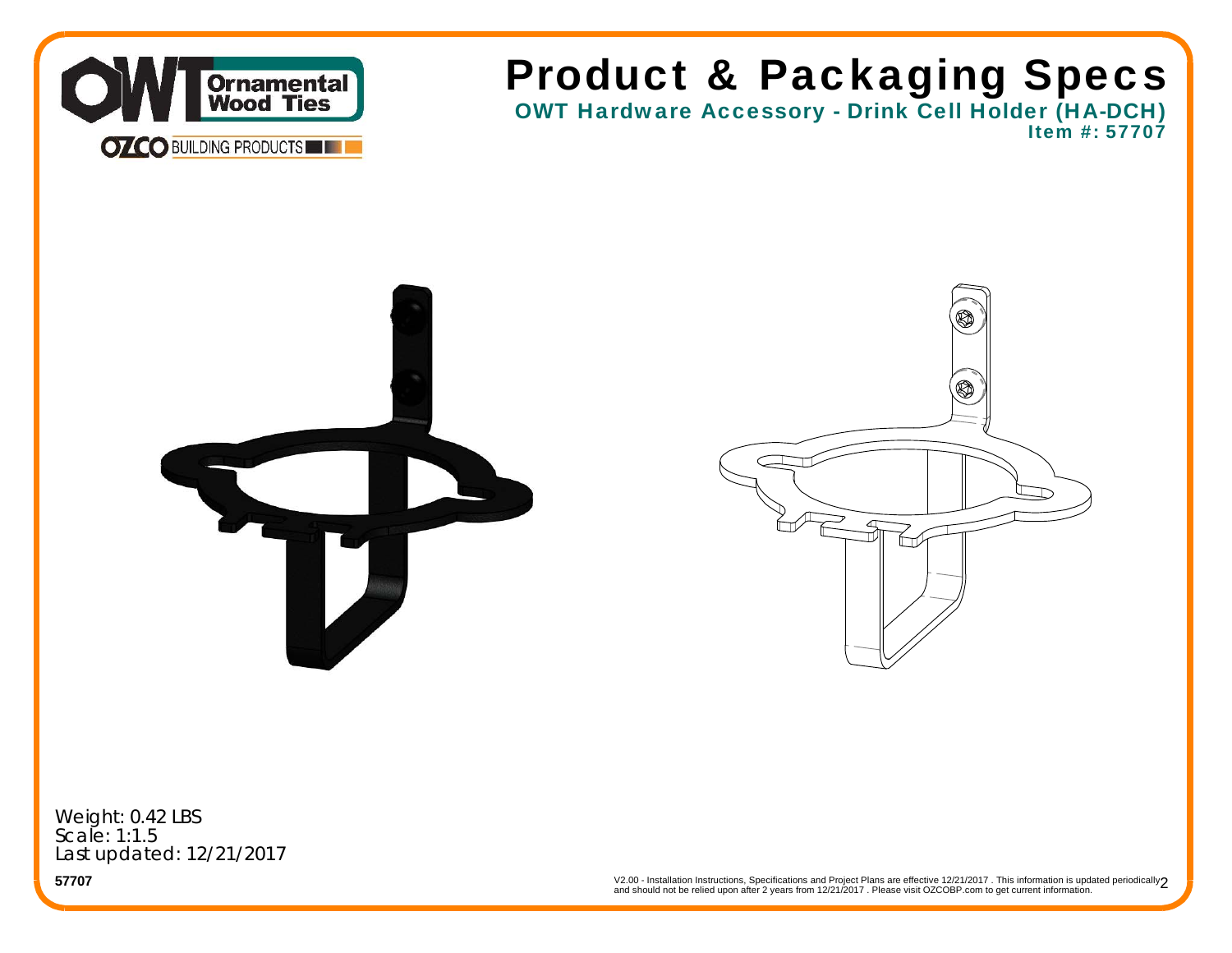

**57707**Weight: 0.42 LBS Scale: 1:2Last updated: 12/21/2017

V2.00 - Installation Instructions, Specifications and Project Plans are effective 12/21/2017 . This information is updated periodically $\mathfrak z$ <br>and should not be relied upon after 2 years from 12/21/2017 . Please visit OZCO shown installed on 6x6 Post Band (51786); 4x4 & 8x8 Post Bands available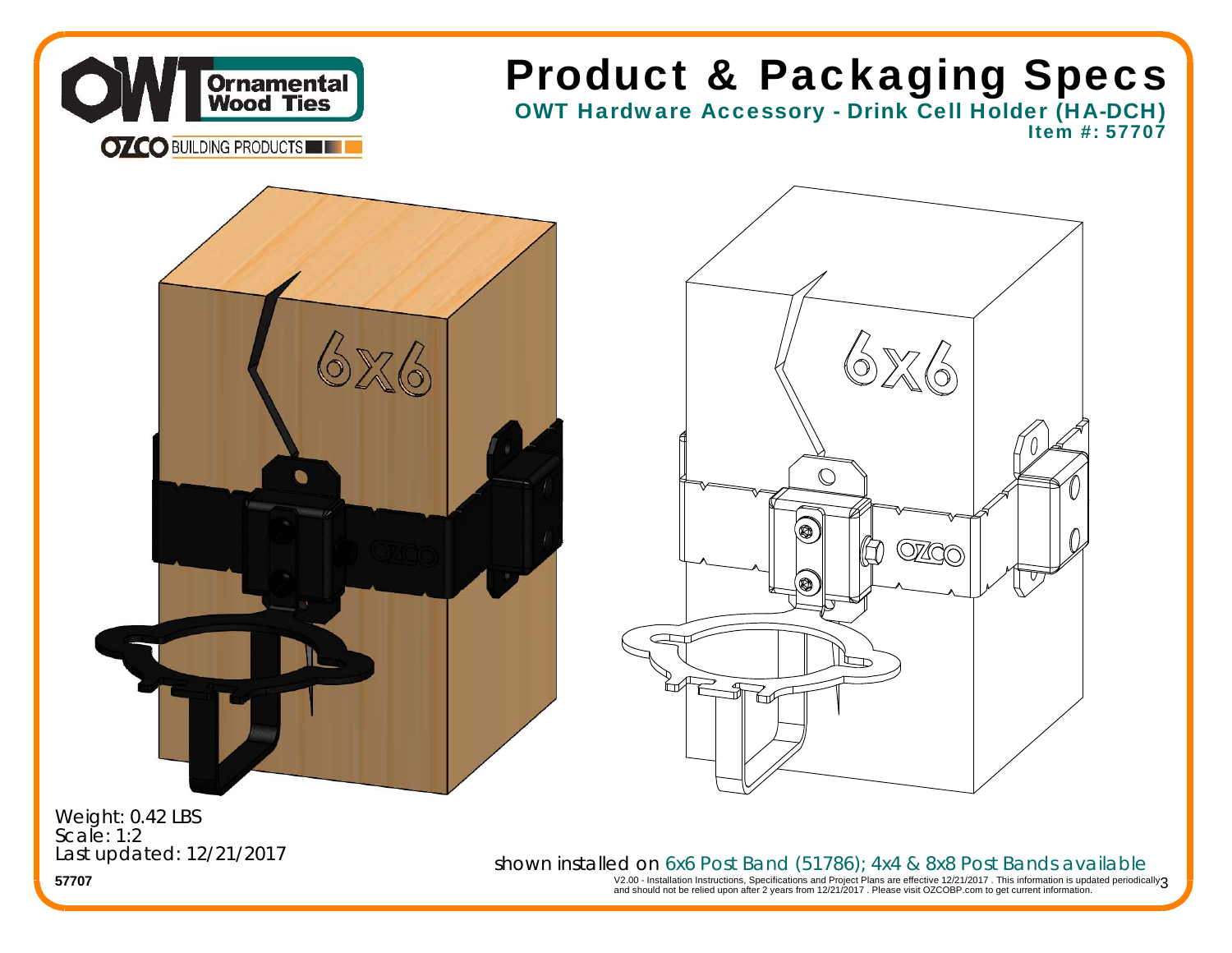

## 57707 Packing Product & Packaging Specs

Item #: Box packing



Weight: .9 LBS Scale: 1:2Last updated: 12/21/2017

### additional box packing instructions • cellophane clear wrap package

V2.00 - Installation Instructions, Specifications and Project Plans are effective 12/21/2017 . This information is updated periodically $7$ <br>and should not be relied upon after 2 years from 12/21/2017 . Please visit OZCOBP.c

**57707**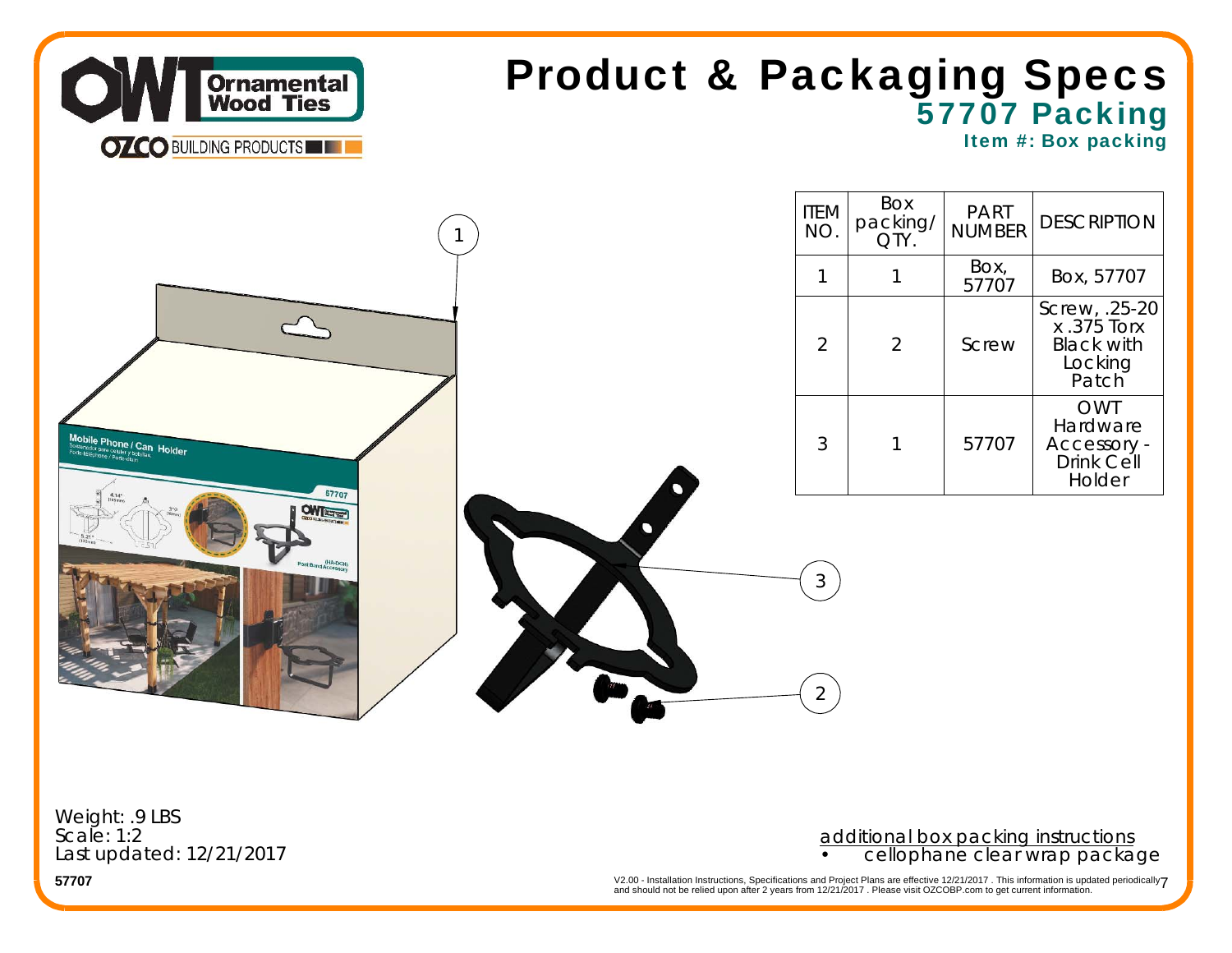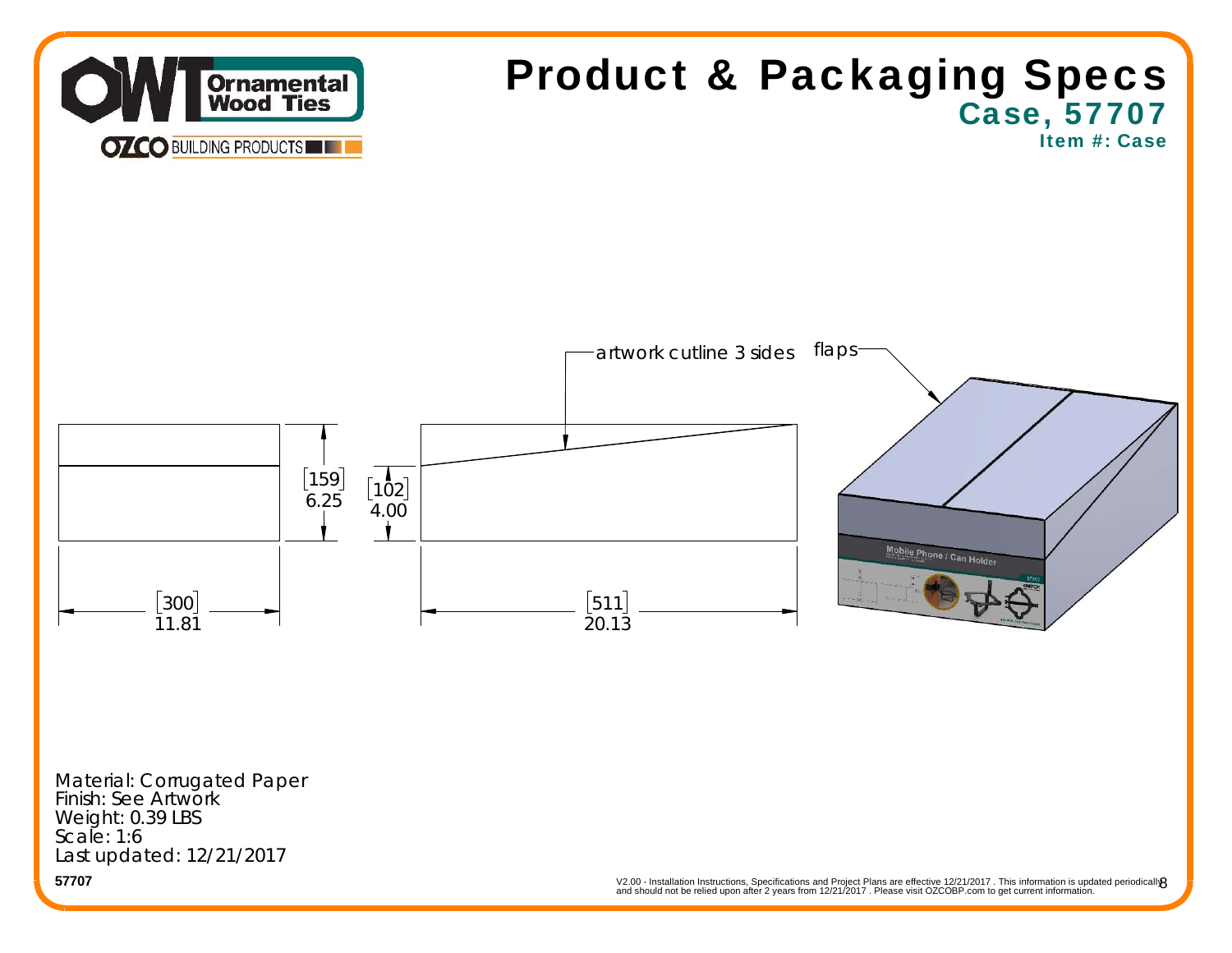

V2.00 - Installation Instructions, Specifications and Project Plans are effective 12/21/2017 . This information is updated periodically**O**<br>and should not be relied upon after 2 years from 12/21/2017 . Please visit OZCOBP.c